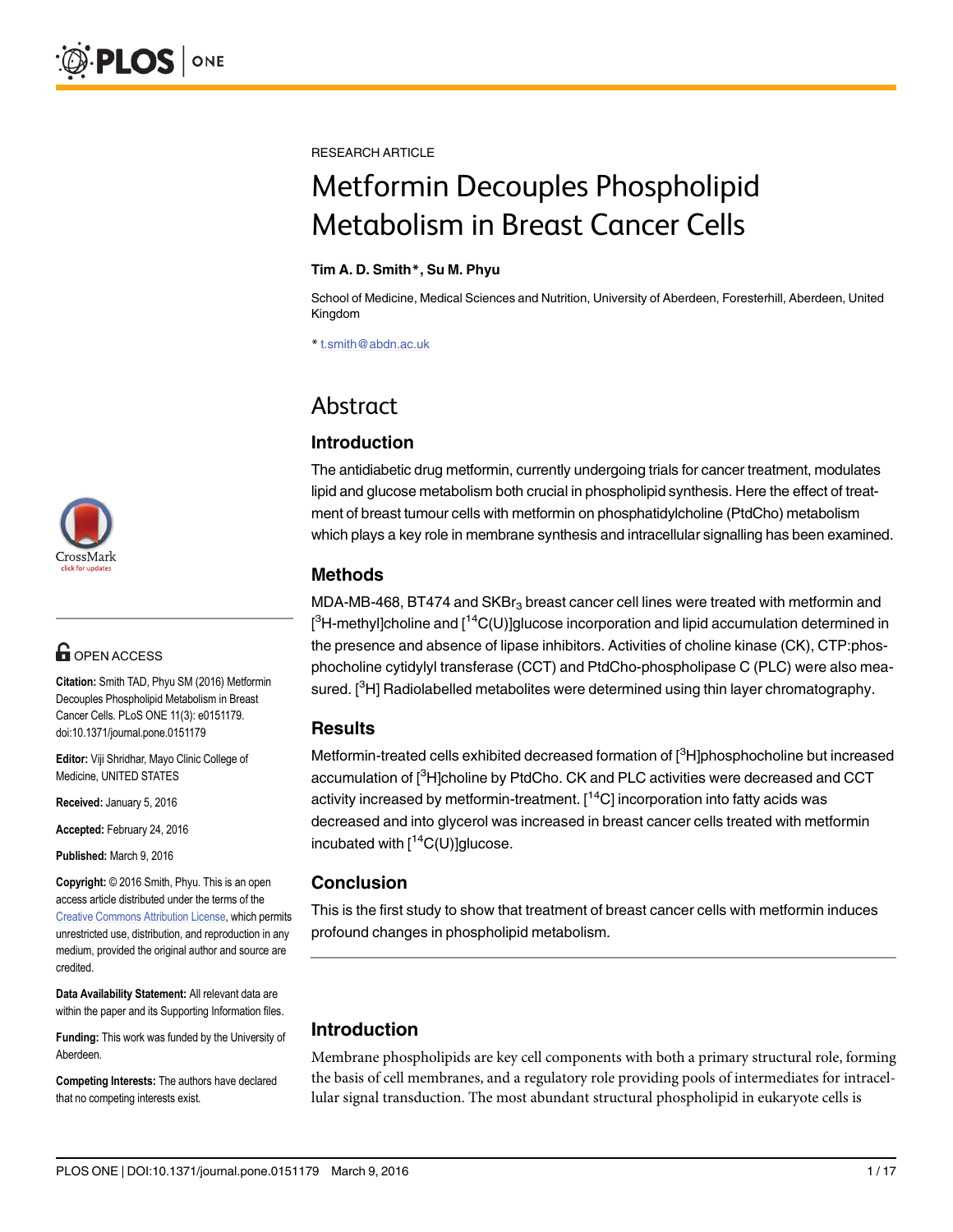<span id="page-1-0"></span>phosphatidylcholine (PtdCho) [[1](#page-13-0)] whilst phosphatidylinositol (PtdIns) is a more minor membrane component but generates inositol 2,4,5 triphosphate for signal propagation downstream of many growth factor receptors including the tyrosine kinase human epithelial receptor family (HER) [[2\]](#page-13-0). Ptdins and PtdCho are also important sources of the secondary messenger diacylglycerol [[3\]](#page-13-0) which is generated from the respective phospholipid by the action of phospholipid-specific phospholipase C (PLC).

Aberrant PtdCho metabolism is a characteristic of many cancers  $[4]$  $[4]$  due to changes in the activity of degradative enzymes including phospholipase C [[5](#page-13-0)] and anabolic enzymes especially choline kinase  $[6,7]$ . Both choline kinase  $[6,7]$  $[6,7]$  and PtdCho-PLC  $[8]$  $[8]$  are essential for tumour progression and have been identified as potential cancer treatment targets  $[8,9]$  $[8,9]$ .

Cancer cells have a high demand for fatty acids required for the synthesis of phospholipids for both new membrane synthesis and signalling. In contrast to normal cells, which generally utilise dietary fatty acids, many cancer cells exhibit a lipogenic phenotype involving increased activity of lipid metabolising enzymes, including fatty acid synthase (FAS) [[10,11](#page-14-0)], in part induced by increased activation of Akt/mTor pathway  $[12]$  $[12]$  $[12]$ . Whilst the high fluxes of other pathways in tumour cells generates metabolites such as tricarboxylic acid [[13](#page-14-0)] providing abundant sources of acetyl CoA for conversion to fatty acids. Fatty acid synthase (FAS) catalyses the synthesis of the long chain fatty acid from acetyl CoA and the resulting palmitic acid is then utilised in the production of cell phospholipids [[14](#page-14-0)].

Metformin (1,1-dimethylbiguanide) is used in the treatment of type 2 diabetes (T2DM) as it lowers blood glucose levels, sensitises target cells to insulin [[15](#page-14-0)] and decreases gluconeogenesis by the liver [[16](#page-14-0)]. Metformin has been shown to improve the survival of cancer patients [\[17\]](#page-14-0) whilst cancer risk in diabetic patients, which is increased compared with non-diabetic patients, has been shown to be decreased by treatment with metformin [\[18,19](#page-14-0)].

Metformin has consistently been shown to activate AMPK [[20](#page-14-0),[21](#page-14-0)] which is believed to be triggered through inhibition of cytochrome 1 and consequent reduction in intracellular ATP concentration [\[20\]](#page-14-0). Other pathways including Akt, which regulates glucose metabolism [[22](#page-14-0)] and lipid metabolism [[23](#page-14-0)], have been shown to be modulated in the breast cancer cell line MDA-MB-231 by treatment with metformin but this appears to be cell-type dependent [\[21\]](#page-14-0). Inhibition of energy metabolism by treatment of prostate cancer cells with metformin has recently been shown to inhibit lipogenesis [\[24](#page-14-0)]. Other studies have demonstrated that metformin directly interferes with fatty acid synthesis in breast cancer cells by decreasing FAS activity [\[25](#page-15-0)]. The ability of metformin to inhibit cancer cell growth has been attributed in part to its inhibition of lipogenesis via activation of AMPK [[26](#page-15-0)].

As metformin can modulate both glucose and fatty acid metabolism, which are key to the formation of the phospholipid precursor diacylglycerol, we have examined the effect of metformin on the rate of accumulation of PtdCho in breast cancer cells and the activities of Key enzymes involved in the formation (CK and CCT) and breakdown of PtdCho (PtdCho-PLC).

### Materials and Methods

#### **Materials**

All chemicals were obtained from Sigma-Aldrich (Poole UK) unless otherwise stated. [<sup>3</sup>Hmethyl]Choline chloride (60-90Ci/mmol, 1mCi/ml) was obtained from American Radiolabeled Chemicals Inc. (USA) and D-[<sup>14</sup>C(U)]Glucose (9.25-13.3GBq)/mmol) from Perkin Elmer (Beaconsfield UK). The phospholipase C inhibitor D609 [[27](#page-15-0)],the triglyceride lipase inhibitor Atglistatin [[28](#page-15-0)] and the acetyl CoA carboxylase  $\alpha$  inhibitor TOFA [[29](#page-15-0)] were obtained from Cambridge Biosciences (UK) and used at concentrations previously determined. Tissue culture media was obtained from Invitrogen (Paisley UK). Phosphate-buffered saline (PBS)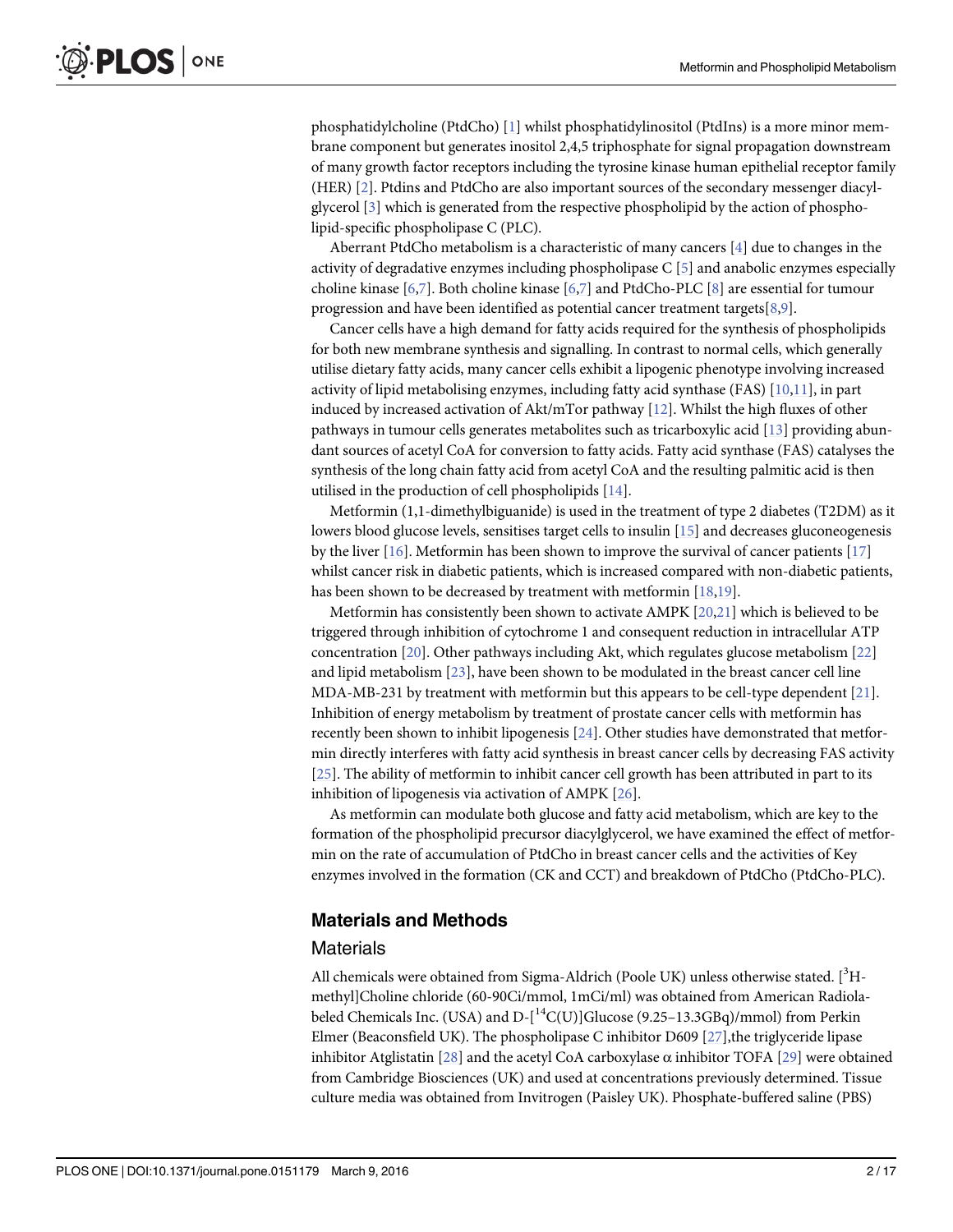<span id="page-2-0"></span>was obtained from Fisher Scientific in 10X concentrated solution and diluted 10 fold with distilled water.

### Tissue culture

The breast cancer cell lines BT474, MDA-MB-468 and SKBr<sub>3</sub> were obtained from the American Tissue Culture Collection (LGC Standards, Teddington UK) and maintained in Dulbecco's Modified Eagles medium supplemented with penicillin (10,000units/100ml)/Streptomycin  $(10,000\mu g/100\text{ml})$  and 10% foetal bovine serum in a CO<sub>2</sub> incubator with humidified CO<sub>2</sub>:air (5%:95%) at 37°C.

### [<sup>3</sup>H-methy]Choline cellular incorporation

Cells were grown until confluent in  $75 \text{cm}^2$  tissue culture flasks (Nunclon, Thermo Scientific UK) and seeded ( $1x10^6$  cells per flask) into 25cm<sup>2</sup> flasks. After 24h cells the media was replaced with either fresh medium or fresh medium with metformin (4mM) [[21](#page-14-0)]. The flasks were then incubated for 72h unless otherwise stated.

[<sup>3</sup>H-methy]lcholine chloride uptake and phosphorylation: Media was replaced with 0.5ml of media containing [<sup>3</sup>H-methyl]choline chloride (185KBq/ml) and incubated at 37°C for 15min then washed rapidly 4x with ice cold phosphate buffered saline (PBS). The cells were then detached with 0.3ml of a solution of 0.05% trypsin: EDTA (Gibco UK) and neutralised with 0.3ml of medium. The cells were centrifuged at 1000g for 5min at 4°C and the media removed and retained. The cells were fractionated into lipid and aqueous phases by resuspension in 0.25ml of methanol (MeOH):  $CHCl<sub>3</sub>(2:1)$  and placing on ice for 1h after which  $0.125$ ml of CHCl<sub>3</sub> and  $0.125$ ml of Tris buffer (10mM) were added. The phases were then separated by centrifuging at 10,000g for 5min. The aqueous (upper phase) was then collected and the lipid (lower phase) placed in a scintillation vial (Perkin Elmer UK) with 3ml of scintillation fluid (Ultima Gold, Perkin Elmer UK) mixed and the activity counted on a TRI-CARB 2100TR liquid scintillation counter (Perkin-Elmer UK). Phosphorylated and non-phosphorylated [<sup>3</sup>Hmethyl] Choline in the aqueous phase and the retained media were then determined as described below.

### Determination of Phosphorylated [<sup>3</sup>H-methyl] Choline by precipitation

To determine the amount of phosphorylated  $[^3H$ -methyl]choline in the aqueous phase and medium the samples were made up to 1ml with water and 200ul of sample added to 3ml of scintillation fluid in a scintillation vial and counted. A further 200ul was mixed with 200ul of  $ZnSO_4$  (5% w/v) and 200ul of 0.3M  $Ba(OH)_2$ . The mixture was then repeatedly mixed on a vortex mixer for 5min then centrifuged at 10,000g for 2min to pellet the precipitated phosphates. The radioactivity in a 200ul sample of the supernatant (containing non-phosphorylated [<sup>3</sup>Hmethyl] Choline) was determined and the difference between the two samples, after allowing for dilution, was the amount of phosphorylated radioactivity [[30\]](#page-15-0).

### Determination of rate of [<sup>3</sup>H-methyl]choline incorporation into lipid

Cells were seeded into  $25 \text{cm}^2$  flasks, treated with metformin (4mM) for 72h then pulsed with [<sup>3</sup>H-methyl]choline as described for '[<sup>3</sup>H-methy]lcholine chloride uptake and phosphorylation'. After washing with ice-cold PBS the cells were incubated for 0 and 1h with fresh 0.5ml of non-radioactive medium (chase) after which the media was collected and the cells washed 2x with 0.2ml PBS and the washes pooled with the medium. Radioactivity was counted in the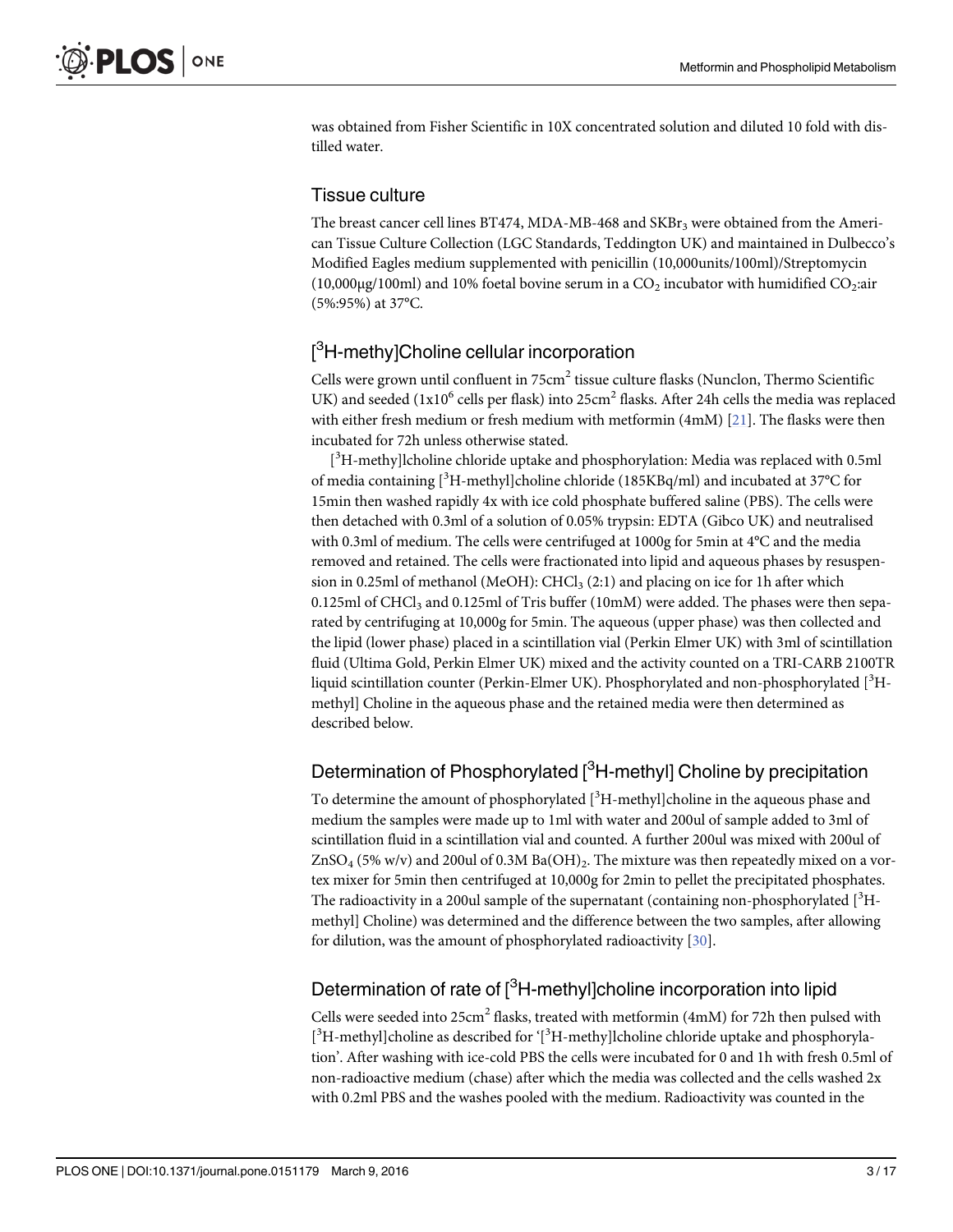<span id="page-3-0"></span>pooled media/ washes. The cells were trypsinised and radioactivity in the cells was determined after fractionation into lipid and aqueous phases as described above.

### Determination of  $[14C(U)]$ -glucose incorporation into lipids and glycerol

Cells were set up and treated as described for '[3H-methy]Choline cellular incorporation' except they were incubated with media containing  $[{}^{14}C(U)]$ glucose (185KBq/ml) for 2h then washed 5x with ice-cold PBS. The cells were detached by treatment with trypsin and after addition of medium, transferred to microfuge tubes and centrifuged at 400g for 5min. They were then washed 2x with ice-cold PBS and the washes and media pooled and radioactivity counted. The cells were then fractionated into lipid and aqueous fractions as described above  $\rm (^3H$ methy]Choline cellular incorporation). The radioactivity in a 50ul sample of the lipid fraction was counted and the solvent from the remainder evaporated. The lipids were then subjected to saponification by addition of KOH (10M) in water: ethanol (1:10) and heating to 70°C for 20min [\[31](#page-15-0)]. The fatty acids and glycerol were then separated into lipid and aqueous fractions [\[32](#page-15-0)] and radioactivity counted in the aqueous phase (glycerol) and the lipid phase.

### Thin layer chromatography (TLC)

Composition of lipid-phase: Lipid phase extracts were subject to TLC on aluminium backed silica-gel plates (Merck, Germany) using a mobile phase of chloroform/methanol/acetone/acetic acid/water (40:14:15:12:7 v/v) (modification of [[33](#page-15-0)]. The plates were cut into 7mm pieces placed in scintillation vials. The silica gel was loosened by treatment with 0.1ml of NaOH (1M) and neutralised with HCl. After addition of scintillation fluid the bare aluminium pieces were removed and the samples counted. Standards consisting of pure phosphatidylcholine and lysophosphatidylcholine were run and visualised using iodine vapour. The two lipids appeared as streaks with  $R_f$  values in the range 0.28–0.47 and 0.73–1.0 respectively.

Separation of aqueous phase components: Aqueous phase extracts were separated on aluminium backed silica plates using a mobile phase consisting of 0.5% saline/methanol/NH4OH (49:49:2 v/v)  $\left[34\right]$  $\left[34\right]$  $\left[34\right]$  and silica loosened and counted as described for the lipid phase. Standards consisting of  $[^{3}H]$ -Choline and  $[^{3}H]$ -Phosphocholine  $([^{3}H]$ PCho) were run and treated as for the cell extracts, betaine and glycerophosphocholine were run and detected using iodine vapour and cytidine diphosphate choline (CDP-choline) was visualised using a UV lamp (UVP, Cambridge UK).

#### Enzyme assays

Cell lysis. Cells were seeded in 25cm<sup>2</sup> flasks and treated with metformin as described above ( $[^{3}$ H-methy] Choline cellular incorporation). After metformin treatment cells were detached with trypsin followed by addition of medium then transferred to microfuge tubes. They were then pelleted by centrifugation at 400g for 5min at 4°C, washed with PBS then suspended in 200μl of homogenisation buffer consisting of 20mM Tris-HCl (pH 7.5) 0.25mM sucrose, 0.5mM dithiothreitol, 1mM aminohexanoic acid and 1mM phenylmethanesulfonyl fluoride. The cells were then lysed by drawing up and down a 25guage needle 10 times. For the CK assay debris was removed by centrifugation at 20,000g for 10min.

Choline kinase (CK) assay. To 100μl of CK assay buffer [\[35](#page-15-0)] consisting of 40mM Tris-HCl (pH 7.5), 2mM ATP, 10mM MgCl<sub>2</sub>, 0.25mM choline and  $[^3H]$ methyl-choline chloride (74KBq) was added 20μl of cell lysate. After vortex mixing the mixture was incubated in a water bath at 37°C for 1h. The reaction mixture was then diluted with 0.3ml of water and unreacted [<sup>3</sup>H]choline removed by addition 100µl of the ion-pairing agent tetraphenylboron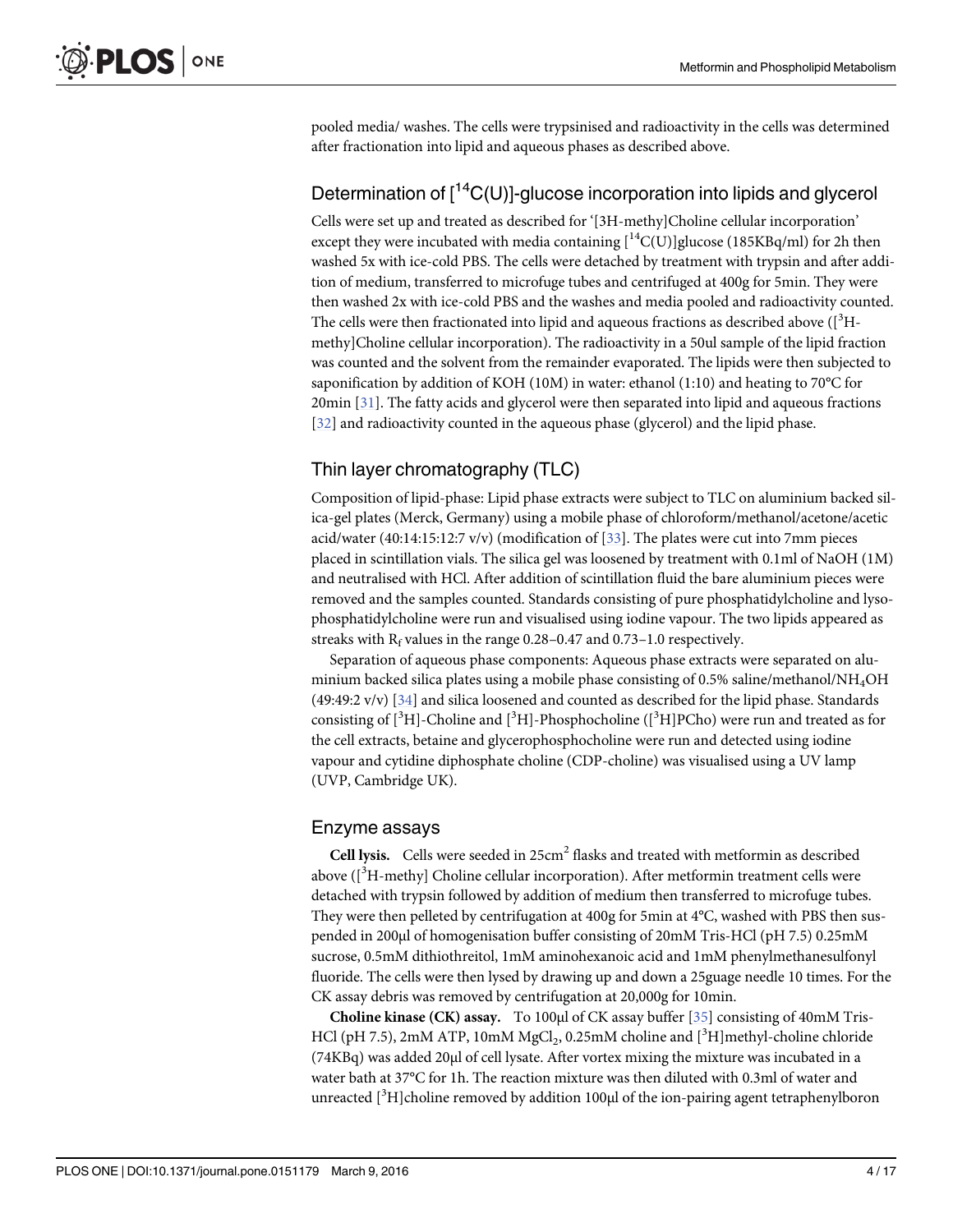<span id="page-4-0"></span>(TPB) in heptan-4-one (5mg/ml) [\[36\]](#page-15-0). [<sup>3</sup>H]phosphocholine formed was determined as described above 'Determination of Phosphorylated [<sup>3</sup>H-methyl] Choline by precipitation'.

CTP:phosphocholine cytidylyltransferase (CCT) assay. Cells were treated and lysed as described. A 50μl sample of complete lysate was reserved and the remainder centrifuged at 20,000g for 15min at 4°C. The supernatant was discarded and the pellet (membrane fraction) was suspended in 100μl of homogenisation buffer. CCT activity was assayed in both the complete lysate (total activity) and the membrane fraction by addition of 20μl to 100μl of CCT reaction buffer consisting of 65mM Tris-Hcl pH7.5, 3mM CTP, 10mM MgCL<sub>2</sub>, 2mM EDTA,  $45 \text{mM}$  NaCl, 0.25mM phosphocholine and  $[^3\mathrm{H}]$  phosphocholine (37KBq)  $[37]$ . After vortex mixing the mixture was incubated in a water bath at 37°C for 1h. The reaction was then stopped by heating to 100°C for 2min. The product,  $[^3H]$  CDP-choline, was separated from [<sup>3</sup>H]-phosphocholine using TLC as described above for aqueous phase components. Nonradioactive CDP-choline was run on the outer lanes of the TLC plate and visualised using UV to guide removal of the silica from the enzyme assay samples. These were scraped into scintillation vials and  $[^{3}H]$ CDP-choline determined using scintillation counting.

Phosphatidylcholine specific Phospholipase C activity (PtdCho PLC). PtdCho-PLC activity was determined using a kit (Red phosphatidylcholine-specific phospholipase C assay kit, Amplex, Invitrogen Ltd Paisley UK) following the manufacturer's instructions.

Protein assay. Protein determination was carried out on all lysate preparations for normalisation of the enzyme assays using the bicinchoninic assay (Sigma-Aldrich, UK.

### Cell cycle distribution

Cells were seeded in 25cm2 flasks and incubated at 37°C for 24h then treated with 4 mM metformin for 24, 48 or 72h then harvested by treatment trypsin and after addition of medium transferred to 1.5ml microfuge tubes. They were then centrifuged at 400g for 5min and the supernatant discarded. After two PBS washes they were re-suspended in 0.3ml PBS followed by fixation with 70% ice-cold ethanol during vortexing. The fixed cells were kept at -20°C prior to flow cytometry analysis. For the cell cycle analysis, fixed cells were adjusted to  $5x10<sup>5</sup>$  cells/ml and washed 2 times with PBS supplemented with 1% albumin. Then the cells were centrifuged at 1000g for 5mins and resuspended in 1ml of staining buffer containing 50ug/ml propidium iodoide, 50ug/ml ribonuclease A, 0.1% v/v triton-x-100 in PBS and incubated for 15 min at room temperature. The stained nuclei were kept at 4°C and protected from light. Flow cytometry was performed using 488 nm laser light on a FACSCalibur flow cytometer (Becton Dickinson) and CELLQuest software (Becton Dickinson) equipped for fluorescence detection, forward, 90° angle light scatter and doublet discrimination. The data analysis was done with Flowjo cell cycling software.

#### **Statistics**

Statistical differences between means were determined using the student's t test. Tracer incorporation experiments were carried out at least three times with duplicate samples. Enzyme assay experiments were carried out 2 or more times with triplicate or more samples.

#### **Results**

TLC was carried out to identify the  $[^3H]$ choline-containing metabolites and lipids in the aqueous and lipid cell fractions of cells after incubation with [<sup>3</sup>H-methyl]choline followed by a 1h chase. The two lipid standards, phosphatidylcholine and lyso-phosphatidylcholine appeared as streaks with Rf values between 0.28–0.47 and 0.73–1.0 respectively. In lipid samples from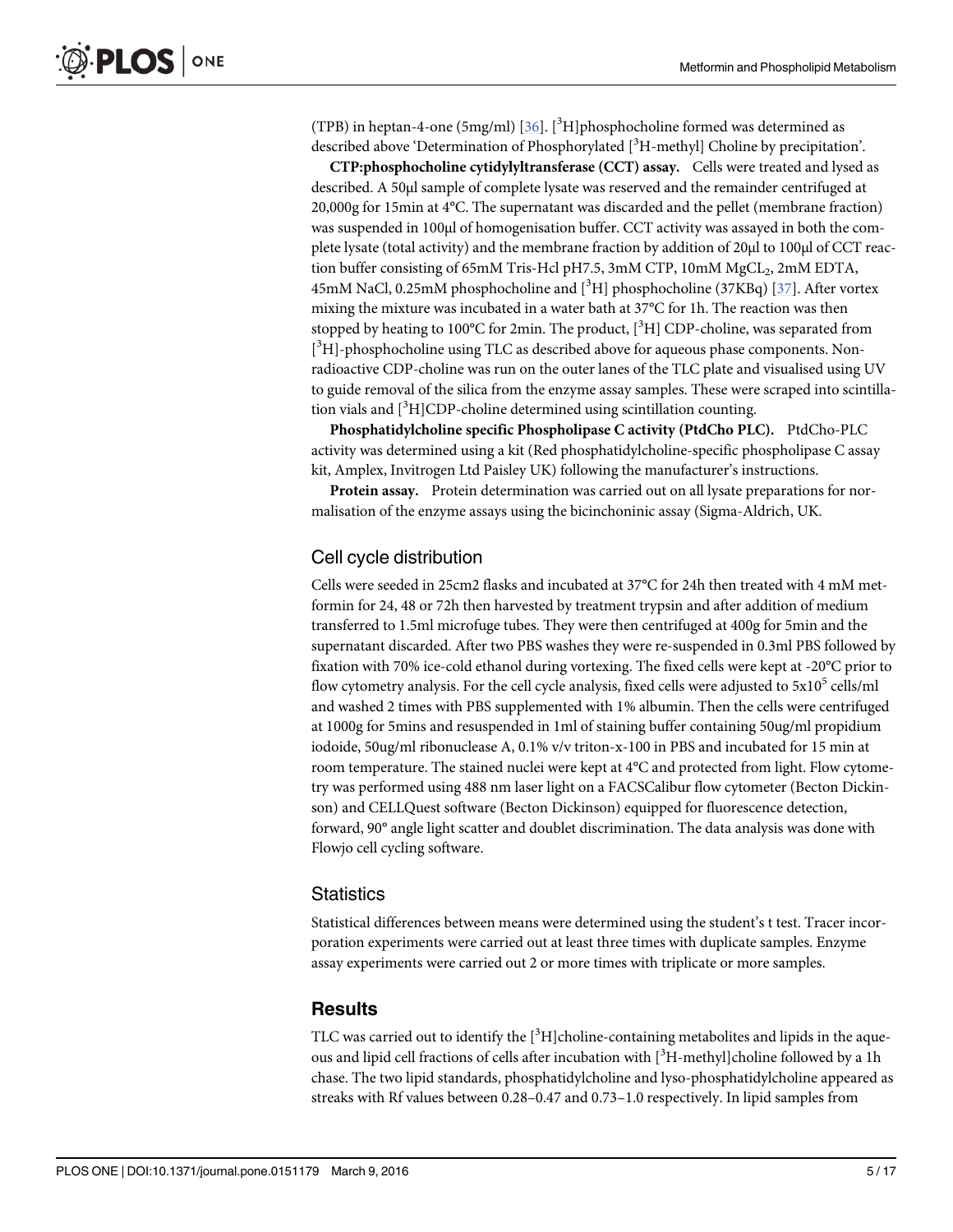<span id="page-5-0"></span>control and metformin-treated cells all the  $[^3H]$  appeared between 0.7 and 0.87 indicating that none was present in lyso-PtdCho.

The standards for the aqueous phase Rf values were: Choline 0–0.1; PCho 0.24–0.34; CDPcholine 0.53–0.59 GPC 0.47–0.57; betaine 0.53–0.69. All activity in the aqueous phase extracts of both control and metformin-treated cells appeared at or below an Rf of 0.34 indicating that only [<sup>3</sup>H]Choline and [<sup>3</sup>H]PCho were present in the aqueous phase extracts. Incubation medium from the 60min chase incubations were also subjected to TLC and phosphate precipitation. For all cell lines  $[^{3}H]$  in medium from the efflux consisted of  $[^{3}H]$ Choline and  $[^{3}H]$ PCho.

The total [ ${}^{3}$ H]choline uptake, shown in [Fig 1A,](#page-6-0) by metformin-treated cells was significantly decreased (t = 5.26, p<0.001) in MDA-MB-468 cells but not by either BT474 or  $SKBr_3$  cells. Cellular [<sup>3</sup>H]choline phosphorylated, shown in [Fig 1B,](#page-6-0) was significantly decreased by all three cell lines after 72h treatment with metformin (BT474 t = 3.57,  $p < 0.01$ ; MDA-MB-468 t = 4.93, p<0.01; SKBr3 t = 2.6.t<0.05). Choline kinase activity was determined in each cell line, shown in Fig  $1C$ , and found to be significantly decreased after treatment with metformin (BT474)  $t = 4.82$ ,  $p < 0.01$ ; MBA-MB-468  $t = 6.45$ ,  $p < 0.001$ ; SKBr3  $t = 6.54$ ,  $p < 0.001$ ).

Incorporation of  $[^3\mathrm{H}]$ choline into the lipid fraction was measured after a 15min pulse with [ $3$ H]choline in medium and a 1h incubation in non-radioactive medium. [Fig 2A](#page-7-0) shows the incorporation of  $[^3H]$ choline by the lipid extract fraction of BT474 (t = 4.18, p<0.01), MDA-MB-468 (3.42,  $p<0.01$ ) and SKBr3 (t = 3.2,  $p<0.05$ ) cells is increased after 72h treatment with metformin compared with untreated cells. Similarly [<sup>3</sup>H]choline incorporation was increased in metformin-treated cells compared with untreated cells at the end of the 15min pulse period with no chase (results not shown). [Fig 2B](#page-7-0) shows that the longer incubation period of MDA-MB-468 cells for 5days with metformin also increased [<sup>3</sup>H]-choline accumulation by lipids (t = 12, p<0.001). Results are shown expressed as  $[^3H$ -methyl]choline uptake by lipid as a percentage of total cell uptake. Similar trends were seen when the results were expressed as  $[^3H]$ -methyl]choline uptake normalised to mg of protein [\(S1 Fig](#page-13-0)).

The higher rate of accumulation of  $[^3H]$ choline into lipid in metformin-treated cells may be due to decreased rate of degradation or increased rate of synthesis of PtdCho or both. The formation of CDP-choline catalysed by CCT is the rate limiting step for PtdCho formation. Total CCT activity was increased in BT474 (t = 3.2, p < 0.05) and MDA468 cells (t = 9.6, p < 0.001) and membrane-associated CCT activity was increased in cell lines treated with metformin (BT474 (t = 5.6, p < 0.02), MDA-MB-468 (t = 8, p < 0.001), SKBr3 (t = 6.55, p < 0.01)). The activity of the catabolic enzyme PtdCho-phospholipase C was significantly decreased (BT474 t = 3.22, p < 0.05; MDA-MB-468 6.16, p < 0.01; SKBr<sub>3</sub> t = 9.5, p < 0.001) by treatment with metformin (results shown in [Fig 3](#page-8-0)) for 72h.

CCT and PtdCho-PLC activity were also determined after 24h treatment of MDA-MB-468 cells with metformin. PtdCho-PLC activity was significantly ( $t = 15$ ,  $p < 0.001$ ) decreased by a 24 h treatment with metformin (66  $\pm$  3) compared with control cells (100  $\pm$  1.3) but in contrast to the 72h treatment with metformin membrane CCT activity was not significantly ( $t = 0.8$ , not significant) changed (control:  $100 \pm 15$ ; metformin treated for 24h:  $108 \pm 23$ ).

The formation of PtdCho from CDP-choline requires diacylglycerol (DAG) which can be formed by several routes including the breakdown of PtdCho and other phospholipids by PLC, de novo synthesis from dihydroxyacetone phosphate and release from triacylglycerol by triglyceride lipase.

The lower level of PtdCho-PLC activity in the metformin-treated cells, compared with control cells, suggests that PtdCho-specific PLC activity isn't a source of increased DAG in metformin-treated cells. Further, treatment of MDA-MB-468 cells with the phosphatidylcholinephospholipase C inhibitor D609 (100 $\mu$ M) [\[27](#page-15-0)] actually resulted in more [<sup>3</sup>H]choline in the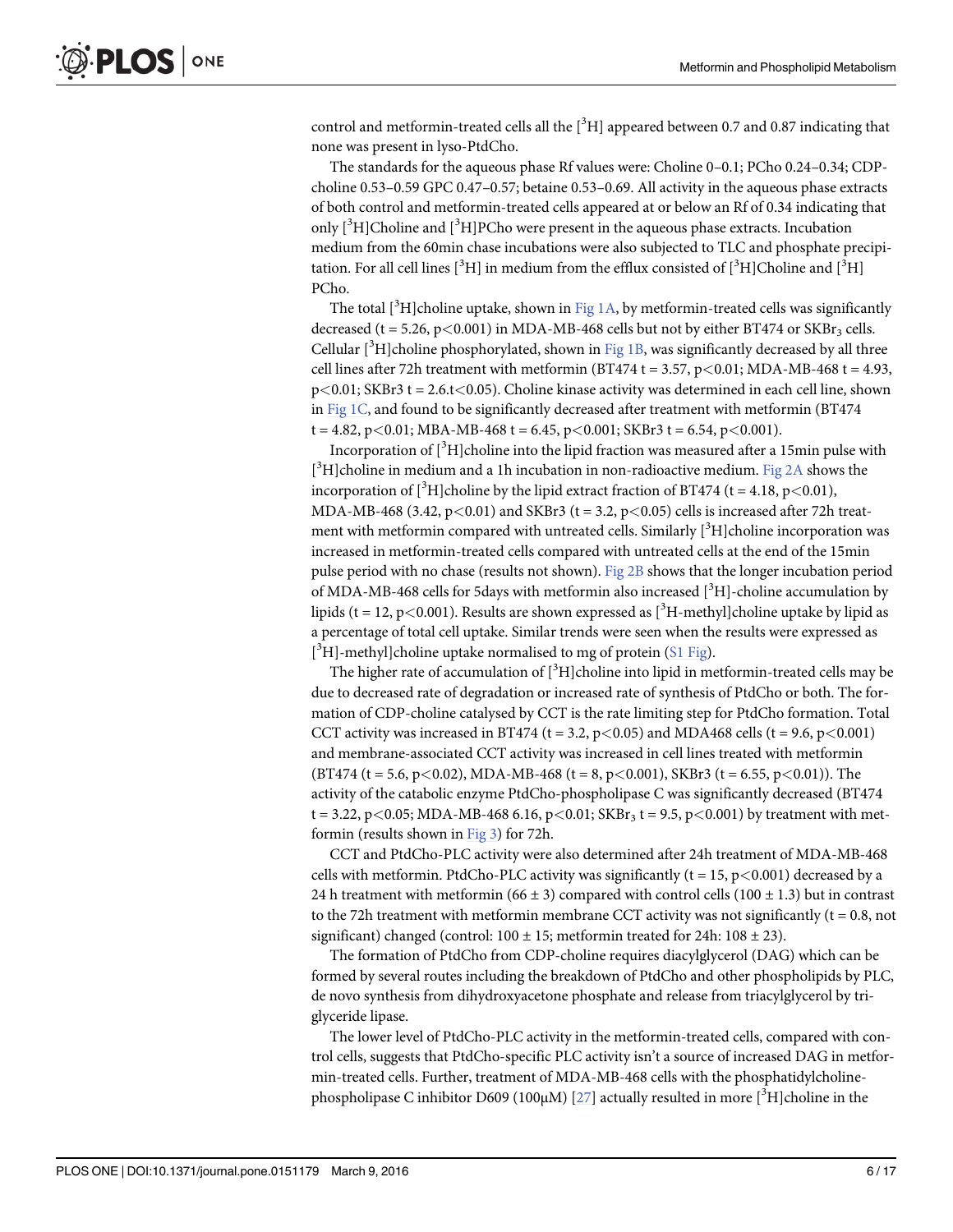A)

<span id="page-6-0"></span>





C)



[Fig 1.](#page-5-0) Total [<sup>3</sup>H-methy]choline uptake (A), cellular phosphorylated [<sup>3</sup>H-methy]choline (B) in untreated (solid) and metformin-treated (white) breast tumour cells incubated with [<sup>3</sup>H-methyl]choline for 15min (Units: Radioactive counts normalised to protein content and expressed relative to untreated cells). Choline kinase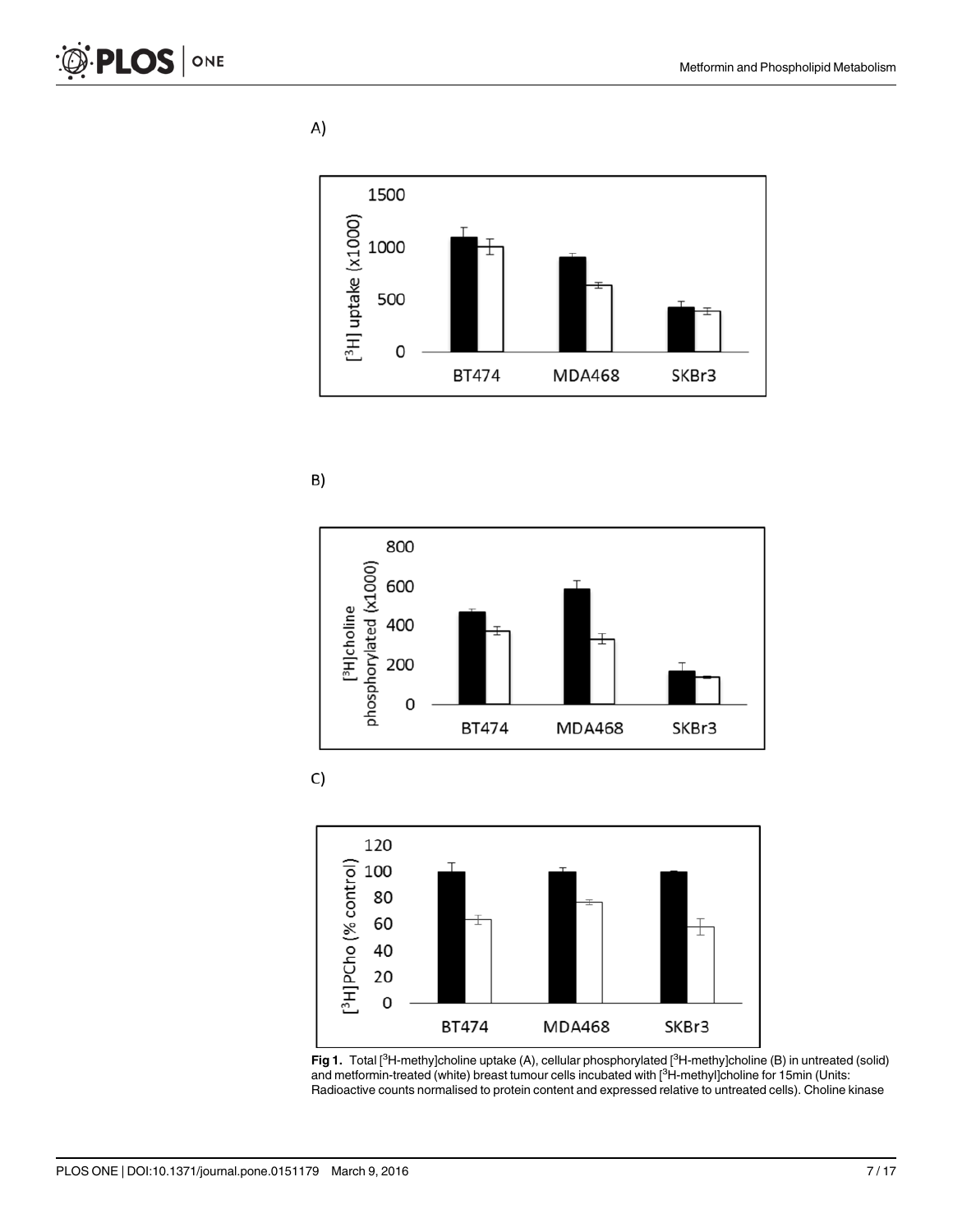<span id="page-7-0"></span>activity in lysates of untreated (black) and metformin-treated (white) breast tumour cells (C) (Units: [<sup>3</sup>H]PCho formed in 1h normalised to protein content and expressed relative to untreated cells).

doi:10.1371/journal.pone.0151179.g001

lipid fraction of the metformin-treated cells ( $t = 3.2$ ,  $p < 0.01$ ) (results shown in [Fig 4\)](#page-9-0) suggesting that PtdCho-PLC activity breaks down the newly formed PtdCho.

The effect of inhibition of de-novo synthesis of DAG was determined by treatment of control and metformin-treated MDA-MB-468 cells with the acetyl-CoA carboxylase inhibitor, TOFA (20μM) [[29\]](#page-15-0) for 4h and choline incorporation into the lipid fraction measured. Lipid [<sup>3</sup>H]choline incorporation [\(Fig 5A\)](#page-10-0) was found to be decreased by 70% by control cells (t = 5.3,  $p<0.01$ ) and about 30% by metformin-treated cells (t = 2.85,  $p<0.05$ ) incubated with TOFA (40μM). This corresponds with the decreased fatty acid synthesis from [14C]glucose in metformin-treated cells. Triacylglycerol breakdown produces DAG but treatment of both control and metformin-treated MDA-MB-468 cells with the inhibitor agliastatin [\(Fig 5B\)](#page-10-0) did not reduce









[Fig 2. P](#page-5-0)roportion of [3H-methyl]choline accumulated in the lipid fraction by untreated (black) and metformin-treated (white) breast cancer cells during a 15minute incubation with [<sup>3</sup>H-methyl]choline followed by a 1h chase (medium replaced with non-radioactive medium) expressed as a percentage of total cell [<sup>3</sup>H-methyl]choline uptake. (A) BT474, MDA-MB-468 and SKBr3 cells treated with Metformin for 72 h and (B) MDA-MB-468 cells treated with metformin for 24, 72 and 120h.

doi:10.1371/journal.pone.0151179.g002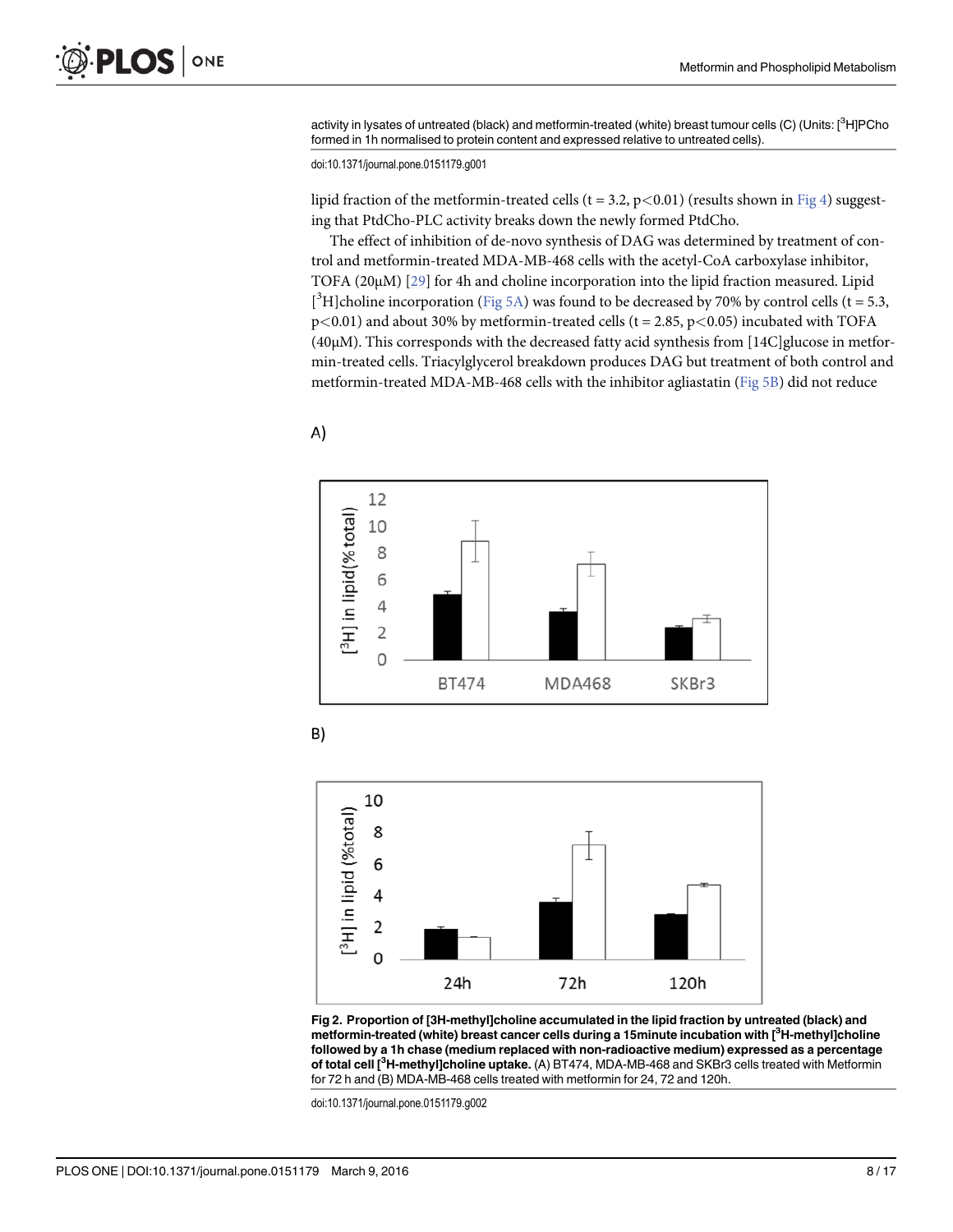<span id="page-8-0"></span>A)











[Fig 3.](#page-5-0) Total (A) and membrane (B) CTP:PCho cytidylyltransferase (CCT) and PtdCho-specific phospholipase C (C) activity of untreated (black) and metformin-treated (white) breast tumour cells. (units: CCT- [<sup>3</sup>H]CDP-choline (CDP-chol) formed after 1h incubation with [<sup>3</sup>H]PCho normalised to protein content and expressed relative to untreated cells; PLC–enzyme units normalised to protein content and expressed relative to untreated cells).

doi:10.1371/journal.pone.0151179.g003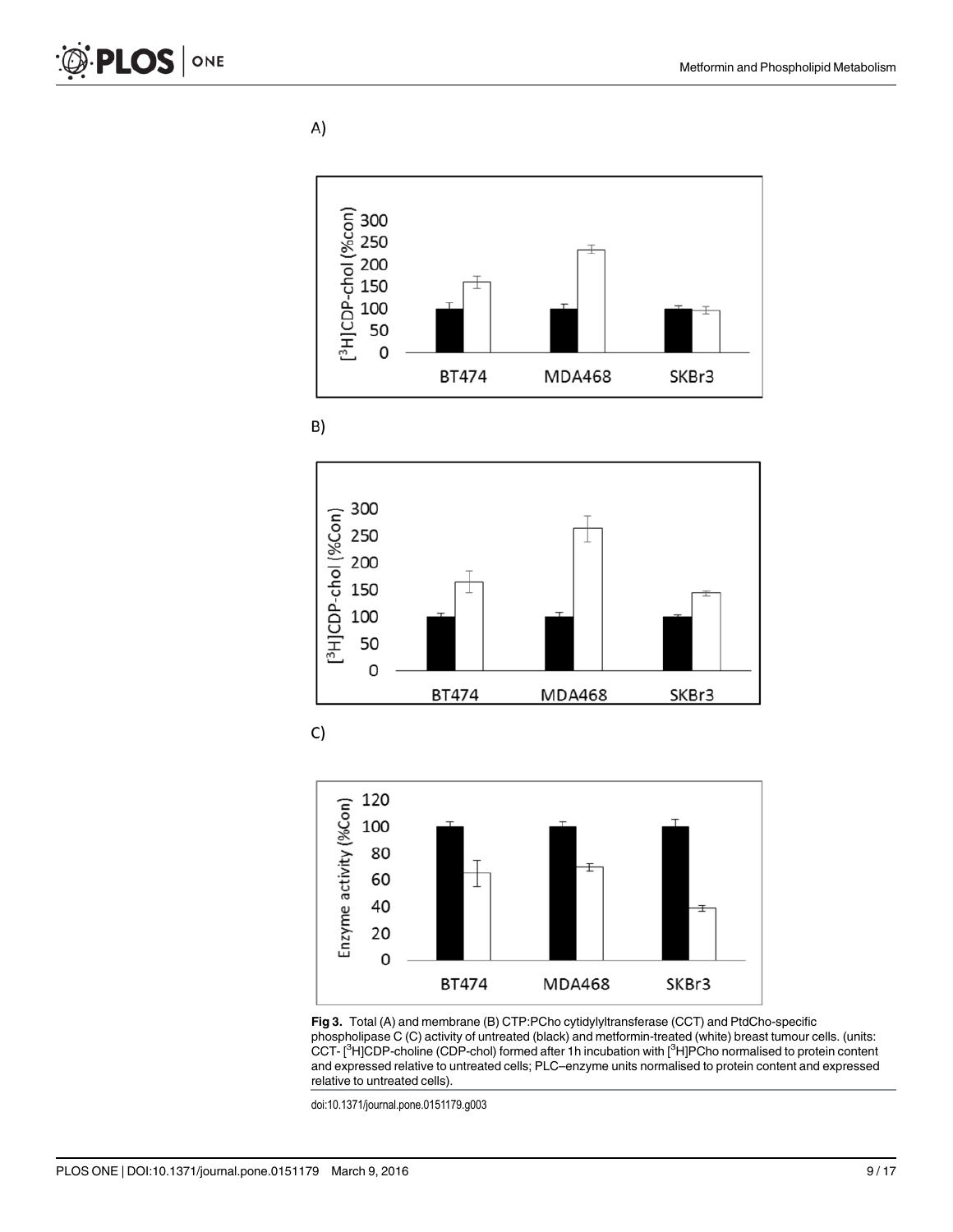<span id="page-9-0"></span>

[Fig 4.](#page-7-0) Proportion of [<sup>3</sup>H-methyl]choline accumulated in the lipid fraction by untreated (control) and metformin-treated MDA-MB-468 breast cancer cells incubated for 4h with the PtdCho-PLC specific inhibitor D609 expressed as a percentage of total cell uptake (A).

doi:10.1371/journal.pone.0151179.g004

the lipid [<sup>3</sup>H]choline incorporation suggesting that triacylglycerol breakdown is not an important source of DAG for PtdCho synthesis.

The proportion of  $\left[{}^{14}C\right]$  that was accumulated in the lipid fraction of metformin-treated MDA-MB-468 cells (5.4  $\pm$  1.4%) was significantly less (t = 6.1, p<0.001) than that by untreated cells (11  $\pm$  1.7%) after incubation with  $\binom{14}{\text{C}}$  [U] glucose for 2h. To discriminate the amount incorporated into glycerol and into fatty acids the lipid fraction was saponified to release the glycerol from fatty acids and the fractions separated. The results are shown in [Fig 6](#page-11-0). The amount of activity associated with glycerol was significantly increased ( $t = 3.2$ ,  $p < 0.05$ ) by metformin treatment compared with untreated cells but the amount in the lipid extract (fatty acids) was found to be greatly decreased ( $t = 8.2$ ,  $p < 0.001$ ).

PtdCho synthesis may vary through the cell cycle so control and metformin-treated MDA-MB-468 cells were subject to cell cycle analysis. Treatment with metformin for 48  $(p = 10.8, t < 0.001)$  and 72h  $(t = 12.7, p < 0.001)$  but not 24h resulted in a significant increase in cells in  $G_0/G_1$  with a concomitant decrease in cells in S-phase after 48 (t = 13.7, p<0.001) and 72h (t = 13, p < 0.001) metformin treatments compared with controls ( $Fig 7$ ).

#### **Discussion**

This study has demonstrated that treatment of breast cancer cells with metformin is associated with modifications in the activity of the enzymes choline kinase, CCT and PtdCho-PLC with corresponding changes in the incorporation of choline into Pcho and PtdCho. Metformin treatment was also found to be associated with modulated fatty acid and glycerol formation from glucose. These metformin associated changes are summarised in [Fig 8.](#page-12-0)

Metformin is currently undergoing clinical trials [\[38\]](#page-15-0) for the treatment of cancer, however the mechanism of metformin's tumour growth inhibition is poorly understood  $[38]$  $[38]$  $[38]$ . Malignant transformation has been shown to be associated with increased cellular PCho [\[4](#page-13-0)] content which is attributed to increased choline kinase activity in breast cancer [\[6,7\]](#page-14-0). Previous studies have shown that choline kinase  $[39]$  and phospholipase C activity  $[40]$  $[40]$  are important in cell survival and their inhibition results in decreased cancer cell proliferation. Decreased choline kinase and phospholipase C activities associated with metformin treatment, demonstrated in this study, may be amongst the mechanisms of tumour cell growth inhibition induced by metformin.

In agreement with previous studies  $[38]$  including studies of breast cancer cells  $[41]$ , treatment of cells with metformin was found to induce  $G_1$  arrest in tumour cells which was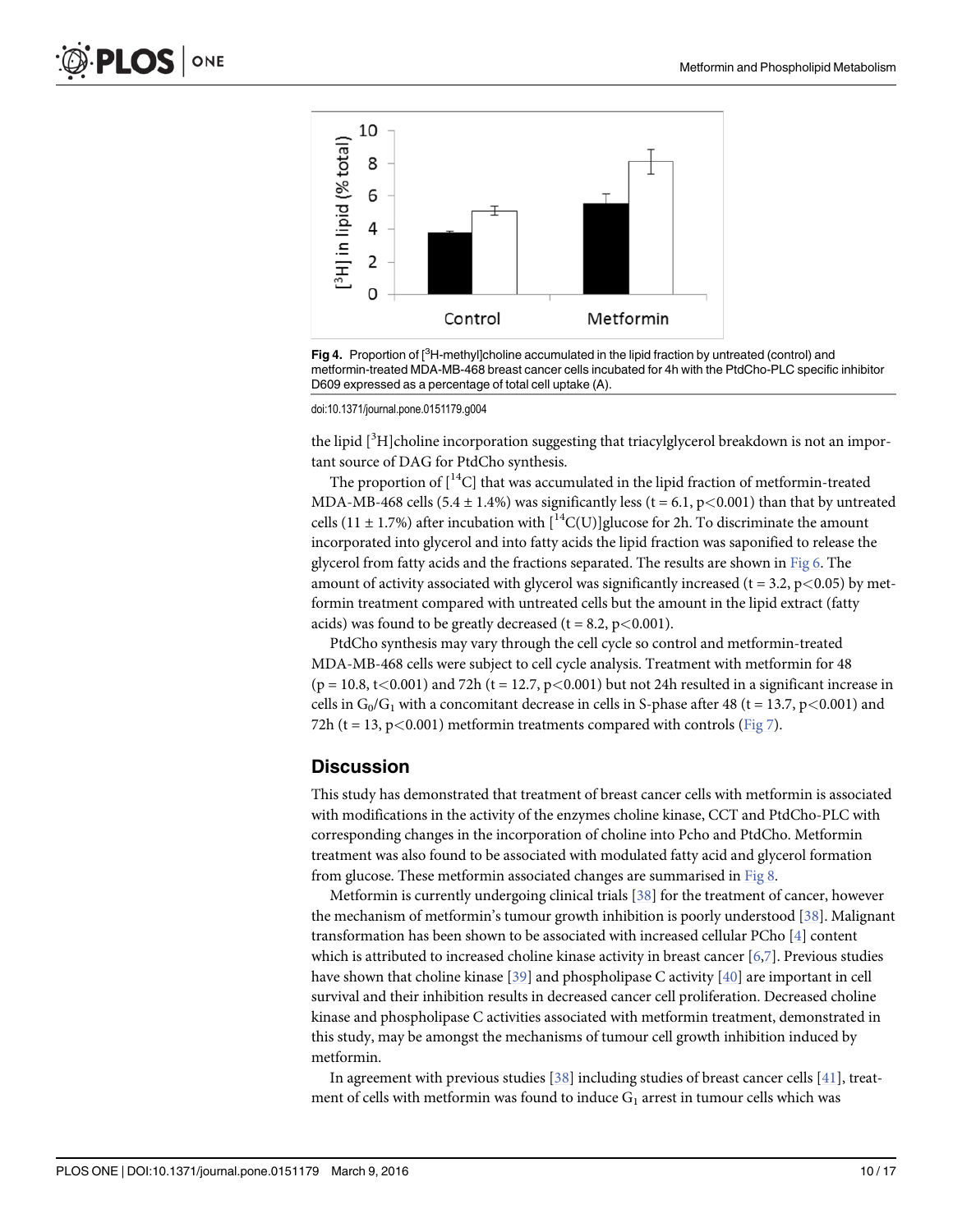A)

<span id="page-10-0"></span>

$$
\mathsf{B}
$$





doi:10.1371/journal.pone.0151179.g005

apparent after 48 and 72h of treatment. Previous studies have demonstrated that PCho content correlates with S-phase fraction [\[36,42\]](#page-15-0). PCho content was lower in cells treated with metformin for 72h corresponding with the lower S-phase fraction in these cells. However inhibition of choline kinase and cell cycle distribution by metformin may be independent events.

Saponification of the lipid fraction of cells incubated with  $\lceil {^{14}C} \rceil$ glucose facilitated determination of the fraction of glucose-derived  $[$ <sup>14</sup>C] activity associated with fatty acids and glycerol. The latter, which is derived from glyceraldehyde-3-phosphate during glycolysis, was increased corresponding with increased glucose utilisation by tumour cells treated with metformin [\[21,](#page-14-0) [43\]](#page-15-0). Increased glucose utilisation in breast cancer stem cells treated with metformin has been shown to be accompanied by increased lactic acid production  $[43]$  but decreased ATP synthesis. Zakikhani et al [[44](#page-15-0)] have also shown that metformin treatment of MCF7 breast cancer cells increased glycolysis and concomitantly lactate production but decreased the concentration of tricarboxylic acid (TCA) cycle intermediates including citrate (TCA) which is a major source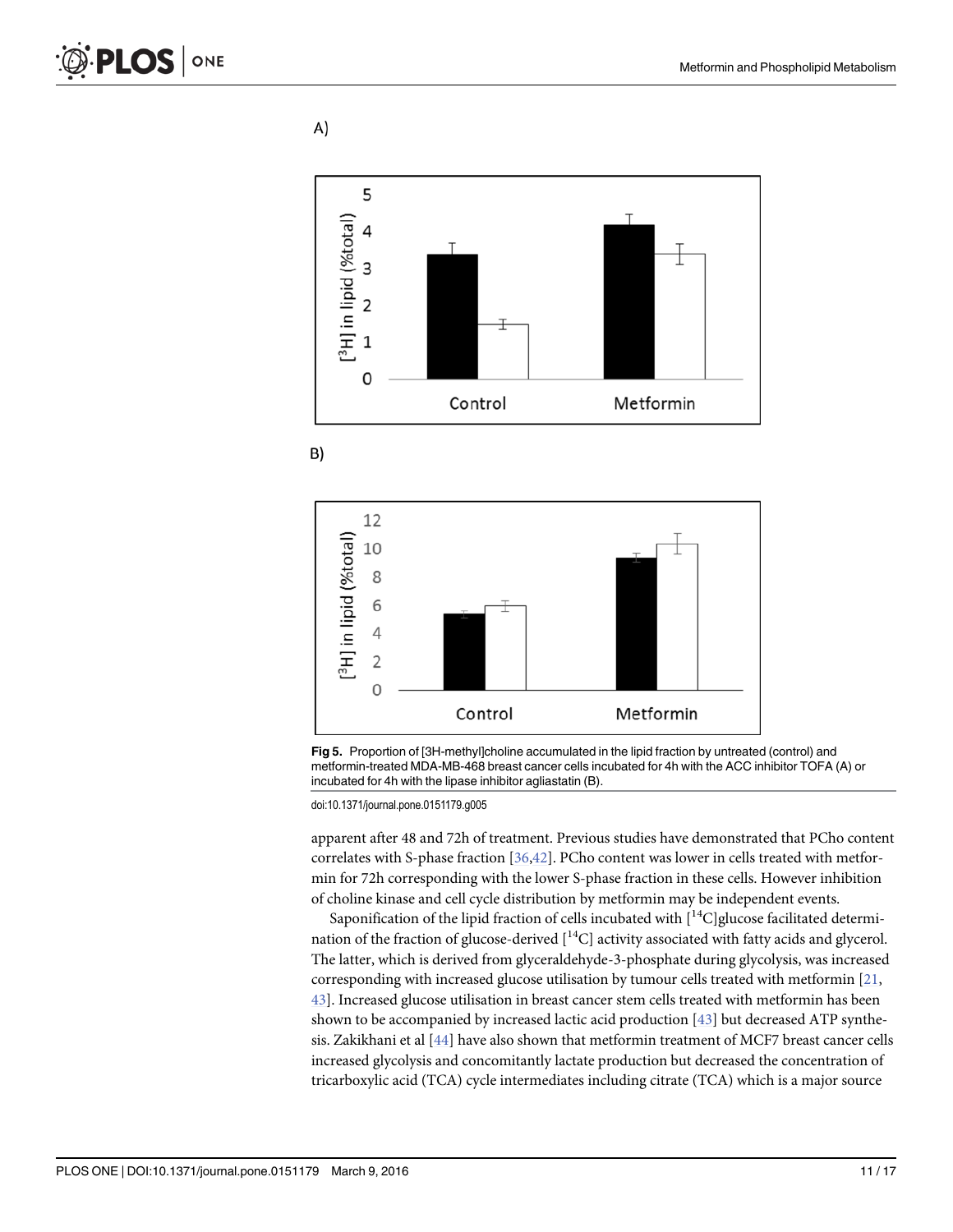<span id="page-11-0"></span>

[Fig 6. I](#page-9-0)ncorporation of  $I^{14}C$  radioactivity into lipid and glycerol by control and metformin-treated cells incubated with [14C-U]glucose for 2h after saponification of cell lipid fraction (units [14C] incorporation/mg protein (x1000)).

doi:10.1371/journal.pone.0151179.g006

of fatty acids as well as of ATP. Here the glucose derived fatty acid fraction from lipids derived from  $[14C]$ glucose was found to be greatly decreased in cells treated with metformin.

Cancer cells exhibit enhanced fatty acid synthesis which is essential for the production of complex lipids e.g. phospholipids for cell signalling and growth [\[45\]](#page-15-0). PtdCho-PLC degradation of PtdCho is a source of DAG [\[46\]](#page-16-0). Abalsamo et al [[27](#page-15-0)] have shown that PtdCho PLC, but not PLD is increased in breast cancer cells compared with non-tumour cells and that inhibition of PLC by D609 induces cell cycle arrest. CCT is controlled by intracellular DAG level [\[47,](#page-16-0) [48\]](#page-16-0). Here PLC activity was found to be decreased by treatment of breast cancer cells with metformin however the increase in lipid produced from de novo synthesised glycerol may increase DAG content so increasing CCT activity. Alternatively, increased membrane CCT activity,





doi:10.1371/journal.pone.0151179.g007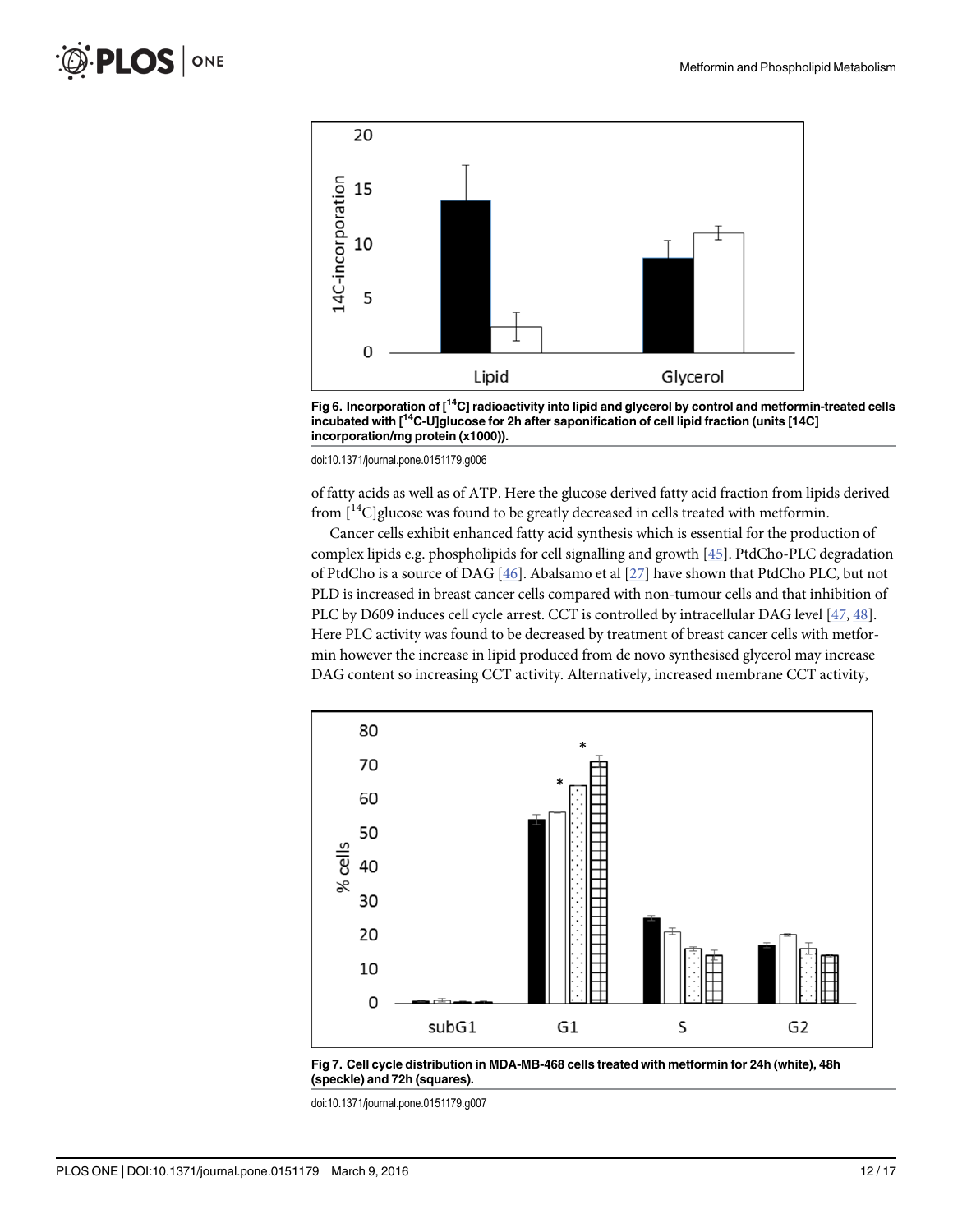<span id="page-12-0"></span>





doi:10.1371/journal.pone.0151179.g008

which is evident at 72h but not 24h, may be a compensatory effect of decreased accumulation of choline by PtdCho observed at 24h but which then results in a higher rate of accumulation at later time points. This mechanism has previously been described for liver cells treated with the AMPK activator AICAR  $[49]$  $[49]$  $[49]$ . Houweling et al  $[49]$  observed that membrane CCT activity was increased in hepatocytes treated with AICAR though they did not report increased accumulation of choline by PtdCho. However as PtdCho accumulation is a net effect of anabolism and catabolism its accumulation may not always be evident in response to increased CCT activity.

Although de novo fatty acid synthesis is decreased by treatment with metformin, [<sup>3</sup>H]choline accumulation into PtdCho is increased indicating that alternative sources of fatty acids must be utilised by breast cancer cells treated with metformin. Possible sources include those derived from the extracellular fluid and ones synthesised from acetate. Breast cancer cells have been shown to utilise fatty acids present in serum in the incubation medium [[50](#page-16-0)]. Acetyl-CoA for de novo synthesis of fatty acids can be formed by the acetyl CoA synthase (ACSS) catalysed ligation of acetate with CoA [[50\]](#page-16-0). A recent study has shown that exposure of breast cancer cells to hypoxia which, in common with metformin induces metabolic modifications by increased AMPK activity, exhibited enhanced fatty acid synthesis from acetate by increasing the expression of an isoform of ACSS. Schug el al [\[51\]](#page-16-0) also demonstrated that hypoxia decreased the conversion of glucose to fatty acids whilst maintaining glycerol-3-phosphate production for lipid synthesis.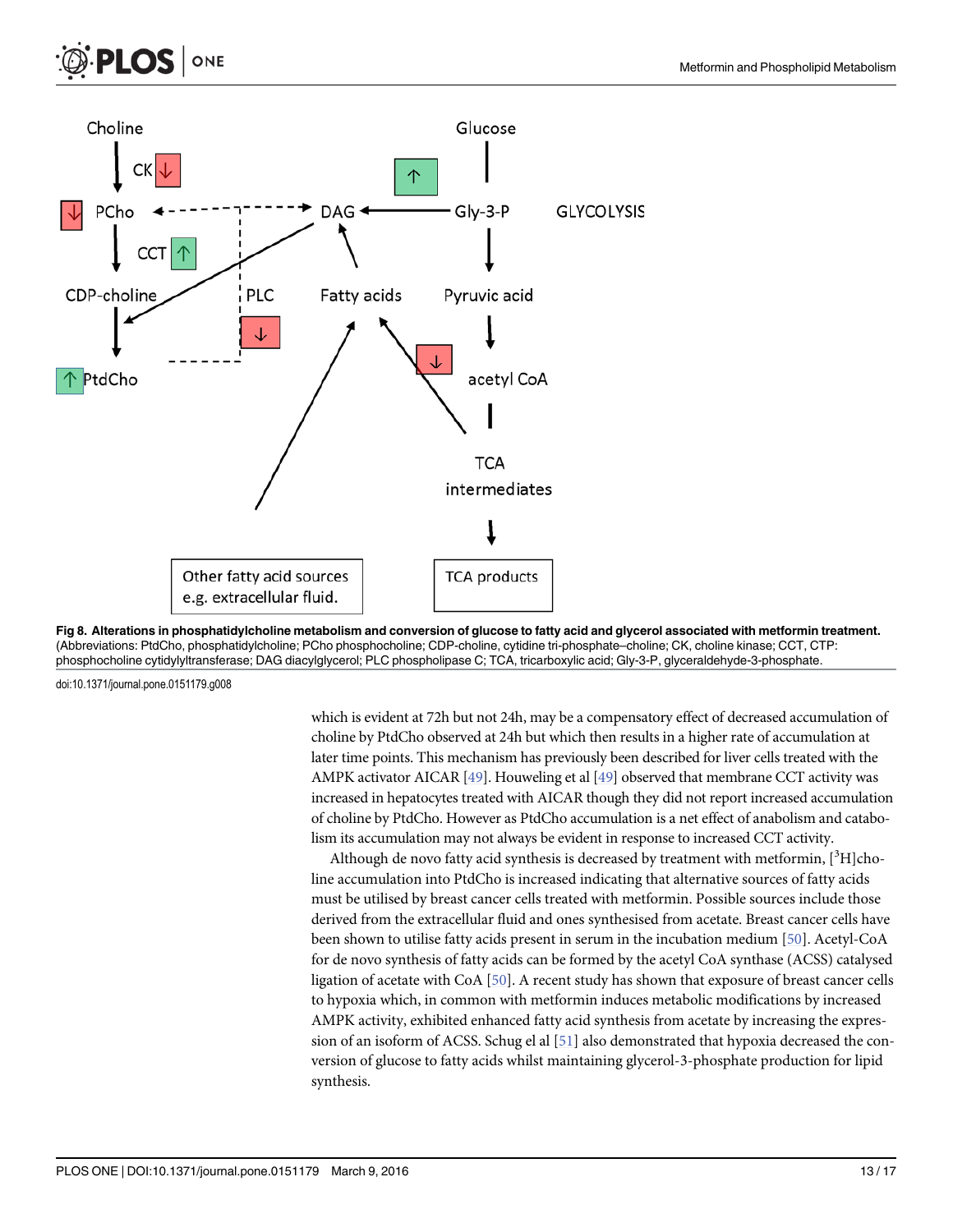<span id="page-13-0"></span>Increased lipid incorporation of  $[^3H]$ choline incorporation was detected in each cell line treated with metformin, but the magnitude of the effect was greater in MDA-MB-468 and BT474 cells than in SKBr3 cells. Studies e.g. [\[52\]](#page-16-0) have shown that ER status can influence fatty acid synthesis whilst metformin-treatment can be beneficial in patients refractory to anti-HER treatment [[53](#page-16-0)]. Although biologically the cell lines are distinct in their receptor expression (MDA-MB-468 cells are triple negative cells (don't express the oestrogen (ER+) or progesterone (PR+) receptors or HER-2) but over-express EGFR, BT474 and SKBr3 cells over-express HER-2 but not EGFR. BT474 cells are ER+ and PR+ and SKBr3 are ER- and PR -) no single receptor differences between the cell lines could account for the relatively lower effect of metformin on lipid incorporation of [<sup>3</sup>H]choline incorporation.

Several studies have shown that anticancer treatment response [\[36](#page-15-0), [54](#page-16-0)–[55\]](#page-16-0) is accompanied by reductions in tumour PCho content which is considered a potential marker of treatment response. Decreased PCho in metformin-treated cells compared with untreated cells suggests that monitoring PCho levels or choline utilisation using NMR spectroscopy or  $\binom{11}{1}$ c choline [<sup>18</sup>F] Fluoro-choline positron emission tomography (PET) respectively [[56\]](#page-16-0) may be useful imaging methods for detecting response of tumours treated with metformin.

In conclusion we have shown that treatment of breast cancer cells with metformin increases accumulation of choline by phospholipid, increases CCT activity and decreases choline kinase and PLC activity. We have also shown that the glycerol fraction derived from glucose is increased by breast cancer cells treated with metformin which may contribute to increased levels of DAG for PtdCho formation. We have also confirmed that the formation of glucosederived fatty acids is decreased in metformin treated cells. Techniques that measure phosphatidylcholine metabolism including  $\binom{11}{1}$ C]choline-PET may be useful in measuring cancer cell response to metformin.

### Supporting Information

[S1 Fig.](http://www.plosone.org/article/fetchSingleRepresentation.action?uri=info:doi/10.1371/journal.pone.0151179.s001) Lipid uptake of [3H]choline expressed as relative to total protein (DPM/mg protein). (DOCX)

### Author Contributions

Conceived and designed the experiments: TADS. Performed the experiments: TADS SMP. Analyzed the data: TADS SMP. Contributed reagents/materials/analysis tools: TADS SMP. Wrote the paper: TADS SMP.

#### References

- [1.](#page-1-0) Ide Y, Waki M, Hayasaka T, Nishio T, Morita Y, Tanaka H, et al. Human Breast Cancer Tissues Contain Abundant Phosphatidylcholine(36∶1) with High Stearoyl-CoA Desaturase-1 Expression. PLoS ONE 2013; 8(4): e61204 doi: [10.1371/journal.pone.0061204](http://dx.doi.org/10.1371/journal.pone.0061204) PMID: [23613812](http://www.ncbi.nlm.nih.gov/pubmed/23613812)
- [2.](#page-1-0) Tripathi A, Nile A, Bankaitis VA. Sec14-like phosphatidylinositol-transfer proteins and diversification of phosphoinositide signalling outcomes. Biochem. Soc. Trans. 2014; 42(5): 1383–1388 doi: [10.1042/](http://dx.doi.org/10.1042/BST20140187) [BST20140187](http://dx.doi.org/10.1042/BST20140187) PMID: [25233419](http://www.ncbi.nlm.nih.gov/pubmed/25233419)
- [3.](#page-1-0) Cui Z, Houweling M. Phosphatidylcholine and cell death. Biochim Biophys Acta 2002; 1585(2–3): 87– 96. PMID: [12531541](http://www.ncbi.nlm.nih.gov/pubmed/12531541)
- [4.](#page-1-0) Glunde K, Penet MF, Jiang L, Jacobs MA, Bhujwalla ZM. Choline metabolism-based molecular diagnosis of cancer: an update. Expert Rev. Mol. Diagnostics 2015; 15(6): 735–747
- [5.](#page-1-0) Podo F, Saradanelli F, Iorio E, Canese R, Carpinelli G, Fausto A, et al. Abnormal Choline Phospholipid Metabolism in Breast and Ovary Cancer: Molecular Bases for Noninvasive Imaging Approaches. Current Medical Imaging Reviews 2007; 3(2): 123–137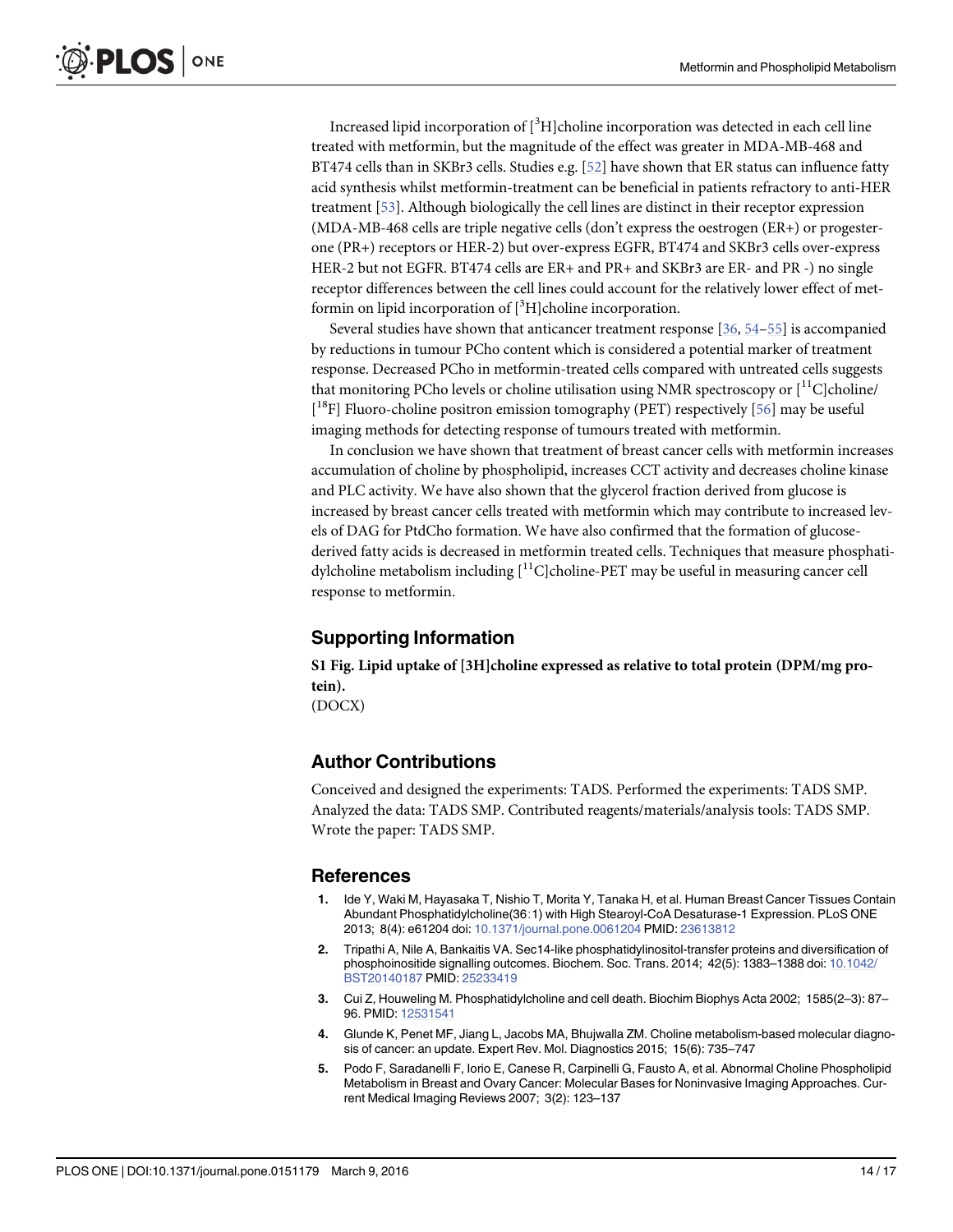- <span id="page-14-0"></span>[6.](#page-1-0) Ramirez de Molina A, Gutierrez R, Ramos MA, Silva JM, Silva J, Bonilla F, et al. Increased choline kinase activity in human breast carcinomas: clinical evidence for a potential novel antitumor strategy. Oncogene 2002; 21(27): 4317–4322. PMID: [12082619](http://www.ncbi.nlm.nih.gov/pubmed/12082619)
- [7.](#page-1-0) Ramirez de Molina A, Banez-Coronel M, Gutierrez R, Rodriguez-Gonzalez A, Olmeda D, Megias D, et al. Choline kinase activation is a critical requirement for the proliferation of primary human mammary epithelial cells and breast tumor progression. Cancer Res 2004; 64(18): 6732–6739. PMID: [15374991](http://www.ncbi.nlm.nih.gov/pubmed/15374991)
- [8.](#page-1-0) Cecchetti S, Bortolomai I, Ferri R, Mercurio L, Canevari S, Podo F, et al. Inhibition of Phosphatidylcholine-Specific Phospholipase C Interferes with Proliferation and Survival of Tumor Initiating Cells in Squamous Cell Carcinoma PLOS ONE 2015; 10(9): e0136120 doi: [10.1371/journal.pone.0136120](http://dx.doi.org/10.1371/journal.pone.0136120) PMID: [26402860](http://www.ncbi.nlm.nih.gov/pubmed/26402860)
- [9.](#page-1-0) Sanchez-Lopez E, Zimmerman T, del Pulgar TG, Moyer MP, Sanjuan JCL, Cebrian A. Choline kinase inhibition induces exacerbated endoplasmic reticulum stress and triggers apoptosis via CHOP in cancer cells. Cell Death& Dis. 2013: 4 Article Number: e933
- [10.](#page-1-0) Yoon S, Lee MY, Park SW, Moon JS, Koh YK, Ahn YH, et al. Up-regulation of acetyl-CoA carboxylase alpha and fatty acid synthase by human epidermal growth factor receptor 2 at the translational level in breast cancer cells. J. Biol. Chem. 2007; 282(36): 26122–26131; PMID: [17631500](http://www.ncbi.nlm.nih.gov/pubmed/17631500)
- [11.](#page-1-0) Kim S, Lee YK, Koo JS. Differential Expression of Lipid Metabolism-Related Proteins in Different Breast Cancer Subtypes. PLoS ONE 2015; 10(3): e0119473 doi: [10.1371/journal.pone.0119473](http://dx.doi.org/10.1371/journal.pone.0119473) PMID: [25751270](http://www.ncbi.nlm.nih.gov/pubmed/25751270)
- [12.](#page-1-0) Calvisi DF, Wang C, Ho C, Ladu S, Lee SA, Mattu S, et al. Increased lipogenesis, induced by AKTmTORC1-RPS6 signaling, promotes development of human hepatocellular carcinoma. Gastroenterology. 2011; 140(3): 1071–1083 doi: [10.1053/j.gastro.2010.12.006](http://dx.doi.org/10.1053/j.gastro.2010.12.006) PMID: [21147110](http://www.ncbi.nlm.nih.gov/pubmed/21147110)
- [13.](#page-1-0) Currie E, Schulze A, Zechner R, Walther TC, Farese RV. Cellular fatty acid metabolism and cancer Cell Metab. 2013: 18(2): 153–16 doi: [10.1016/j.cmet.2013.05.017](http://dx.doi.org/10.1016/j.cmet.2013.05.017) PMID: [23791484](http://www.ncbi.nlm.nih.gov/pubmed/23791484)
- [14.](#page-1-0) Ross J, Najjar AM, Sankaranarayanapillai M, Tong WP, Kaluarachchi K, Ronen SM. Fatty acid synthase inhibition results in a magnetic resonance-detectable drop in phosphocholine Mol. Cancer Therapeut. 2008; 7(8): 2556–2565
- [15.](#page-1-0) Musi N, Hirshman MF, Nygren J, Svanfeldt M, Bavenholm P, Rooyackers O, et al. Metformin increases AMP-activated protein kinase activity in skeletal muscle of subjects with type 2 diabetes. Diabetes 2002; 51(7): 2074–2081 PMID: [12086935](http://www.ncbi.nlm.nih.gov/pubmed/12086935)
- [16.](#page-1-0) Fryer LGD, Hajduch E, Rencurel F, Salt LP, Hundal HS, Hardie DG, et al. Activation of glucose transport by AMP-activated protein kinase via stimulation of nitric oxide synthase. Diabetes 2000; 49 (12): 1978–1985 PMID: [11117997](http://www.ncbi.nlm.nih.gov/pubmed/11117997)
- [17.](#page-1-0) Rego DF, Pavan LMC, Elias ST, Canto GD, Guerra ENS. Effects of metformin on head and neck cancer: A systematic review. Oral Oncol. 2015; 51(5): 416–422 doi: [10.1016/j.oraloncology.2015.01.007](http://dx.doi.org/10.1016/j.oraloncology.2015.01.007) PMID: [25636350](http://www.ncbi.nlm.nih.gov/pubmed/25636350)
- [18.](#page-1-0) Libby G, Donnelly LA, Donnan PT, Alessi DR, Morris AD, Evans JMM. New Users of Metformin Are at Low Risk of Incident Cancer A cohort study among people with type 2 diabetes Diabetes Care 2009; 32(9): 1620–1625 doi: [10.2337/dc08-2175](http://dx.doi.org/10.2337/dc08-2175) PMID: [19564453](http://www.ncbi.nlm.nih.gov/pubmed/19564453)
- [19.](#page-1-0) Goodwin PJ, Thompson AM, Stambolic V. Diabetes, Metformin, and Breast Cancer: Lilac Time? J. Clin. Oncol. 2012; 30(23): 2812–2814 doi: [10.1200/JCO.2012.42.3319](http://dx.doi.org/10.1200/JCO.2012.42.3319) PMID: [22689806](http://www.ncbi.nlm.nih.gov/pubmed/22689806)
- [20.](#page-1-0) Thompson AM. Molecular Pathways: Preclinical Models and Clinical Trials with Metformin in Breast Cancer. Clin Cancer Res. 2014; 20(10):2508–2515 doi: [10.1158/1078-0432.CCR-13-0354](http://dx.doi.org/10.1158/1078-0432.CCR-13-0354) PMID: [24682417](http://www.ncbi.nlm.nih.gov/pubmed/24682417)
- [21.](#page-1-0) Cooper AC, Fleming IN, Phyu SM, Smith TAD. Changes in [<sup>18</sup>F]Fluoro-2-deoxy-D-glucose incorporation induced by doxorubicin and anti-HER antibodies by breast cancer cells modulated by co-treatment with metformin and its effects on intracellular signalling. J. Canc. Res. Clin. Oncol 2015; 141 (9):1523–1532
- [22.](#page-1-0) Fleming IN, Andriu A, Smith TAD. Early changes in [<sup>18</sup>F] FDG incorporation by breast cancer cells treated with trastuzumab in normoxic conditions: Role of the Akt-pathway, glucose transport and HIF-1α. Breast Cancer Res. Treat. 2014; 144(2): 241–248 doi: [10.1007/s10549-014-2858-1](http://dx.doi.org/10.1007/s10549-014-2858-1) PMID: [24522376](http://www.ncbi.nlm.nih.gov/pubmed/24522376)
- [23.](#page-1-0) Hardie DG, Ross FA, Hawley SA. AMPK: a nutrient and energy sensor that maintains energy homeostasis. Nat. Rev. Mol. Cell Biol. 2012; 13 (4): 251–262 doi: [10.1038/nrm3311](http://dx.doi.org/10.1038/nrm3311) PMID: [22436748](http://www.ncbi.nlm.nih.gov/pubmed/22436748)
- [24.](#page-1-0) Loubiere C, Goiran T, Laurent K, Djabari Z, Tanti JF, Bost F. Metformin-induced energy deficiency leads to the inhibition of lipogenesis in prostate cancer cells Oncotarget 2015; 6 (17): 15652–15661 2015 PMID: [26002551](http://www.ncbi.nlm.nih.gov/pubmed/26002551)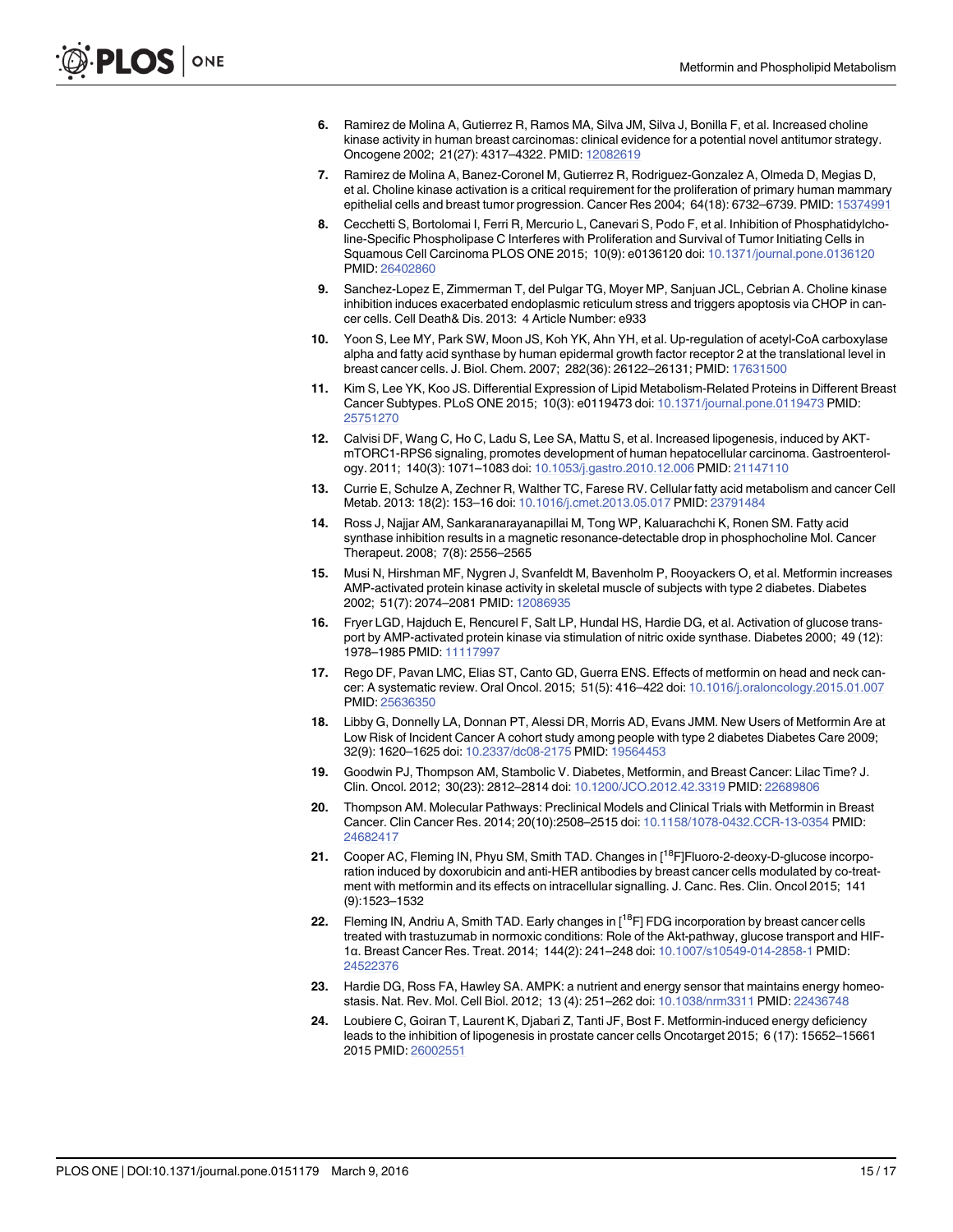- <span id="page-15-0"></span>[25.](#page-1-0) Wahdan-Alaswad RS, Cochrane DR, Spoelstra NS, Howe EN, Edgerton SM, Anderson SM, et al. Metformin-Induced Killing of Triple-Negative Breast Cancer Cells Is Mediated by Reduction in Fatty Acid Synthase via miRNA-193b Hormones & Cancer 2014; 5(6): 374–389
- [26.](#page-1-0) Barbatoa DL, Vegliantea R, Desideria E, Ciriolo MR. Managing lipid metabolism in proliferating cells: New perspective for metformin usage in cancer therapy. Biochim. Biophys. Acta (BBA)–Rev. Cancer 2014; 1845(2):317–324
- [27.](#page-1-0) Abalsamo L, Spadaro F, Bozzuto G, Paris L, Cecchetti S, Lugini L, et al. Inhibition of phosphatidylcholine-specific phospholipase C results in loss of mesenchymal traits in metastatic breast cancer cells Breast Cancer Res. 14 Article Number: R50 2012
- [28.](#page-1-0) Kobayashi H, Nishimura H, Matsumoto K, Yoshida M. Identification of the determinants of 2-deoxyglucose sensitivity in cancer cells by shRNA library screening. Biochem. Biophys. Res. Communic. 2015; 467(1): 121–127
- [29.](#page-1-0) Thupari JN, Pinn ML, Kuhajda FP. Fatty acid synthase inhibition in human breast cancer cells leads to malonyl-CoA-induced inhibition of fatty acid oxidation and cytotoxicity. Biochem. Biophys. Res. Communic. 2001; 285 (2): 217–223 2001
- [30.](#page-2-0) Kletzien RF, Perdue JF. Sugar transport in chick embryo fibroblasts. J. Biol. Chem. 1974; 249(11): 3366–3374. PMID: [4831218](http://www.ncbi.nlm.nih.gov/pubmed/4831218)
- [31.](#page-3-0) Hosotania K, Kitagawab M. Improved simultaneous determination method of b-carotene and retinol with saponification in human serum and rat liver. J. Chromatography B 2003; 791:305–313
- [32.](#page-3-0) Tan HW, Aziz ARA, Aroua MK. Glycerol production and its applications as a raw material: A review. Renewable Sustainable Energy Rev. 2013; 27: 118–127
- [33.](#page-3-0) Lagutin K, MacKenzie A, Houghton KM, Stott MB, Vyssotski M.The Identification and Quantification of Phospholipids from Thermus and Meiothermus Bacteria. Lipids 2014; 49(11): 1133–1141 doi: [10.](http://dx.doi.org/10.1007/s11745-014-3946-z) [1007/s11745-014-3946-z](http://dx.doi.org/10.1007/s11745-014-3946-z) PMID: [25204578](http://www.ncbi.nlm.nih.gov/pubmed/25204578)
- [34.](#page-3-0) Arlauckas SP, Popov AV, Delikatny EJ. Direct inhibition of choline kinase by near-infrared fluorescent carbocyanine. Mol. Cancer Therapeutics 2014; 13(9): 2149–58.
- [35.](#page-3-0) Lacal JC, Campos JM. Preclinical Characterization of RSM-932A, a Novel Anticancer Drug Targeting the Human Choline Kinase Alpha, an Enzyme Involved in Increased Lipid Metabolism of Cancer Cells Mol. Cancer Therapeutic. 2015; 14(1): 31–39
- [36.](#page-4-0) Al Saeedi F, Welch AE, Smith TAD. [methyl-3H]choline incorporation into MCF7 tumour cells: correlation with proliferation. Eur. J.Nucl. Med. 2005; 32(6):660–667
- [37.](#page-4-0) Cornell R. Chemical Cross-linking reveals a dimeric structure for CTP-phosphocholine cytidylyltransferase. J. Biol. Chem. 1989; 264 (15): 9077–9082 PMID: [2542297](http://www.ncbi.nlm.nih.gov/pubmed/2542297)
- [38.](#page-9-0) Sui X, Xu Y, Wang X, Weidong H, Hongming P, Mang X. Metformin: A Novel but Controversial Drug in Cancer Prevention and Treatment Mol. Pharmaceutics 12 (11): 3783–3791 2015
- [39.](#page-9-0) Mori N, Wildes F, Kakkad S, Jacob D, Solaiyappan M, Glunde K, et al. Choline kinase-alpha protein and phosphatidylcholine but not phosphocholine are required for breast cancer cell survival. NMR IN BIOMEDICINE 28 (12) 1697–1706 2015 doi: [10.1002/nbm.3429](http://dx.doi.org/10.1002/nbm.3429) PMID: [26503172](http://www.ncbi.nlm.nih.gov/pubmed/26503172)
- [40.](#page-9-0) Cecchetti S, Bortolomai I, Ferri R, Mercurio L, Canevari S, Podo F, et al. Inhibition of Phosphatidylcholine-Specific Phospholipase C Interferes with Proliferation and Survival of Tumor Initiating Cells in Squamous Cell Carcinoma PLOS ONE 10 (9): e0136120 2015 doi: [10.1371/journal.pone.0136120](http://dx.doi.org/10.1371/journal.pone.0136120) PMID: [26402860](http://www.ncbi.nlm.nih.gov/pubmed/26402860)
- [41.](#page-9-0) Queiroz EA, Puukila S, Eichler R, Sampaio SC, Forsyth HL, Lees SJ, et al. Metformin induces apoptosis and cell cycle arrest mediated by oxidative stress, AMPK and FOXO3a in MCF-7 breast cancer cells. PLoS One 2014; 9 (5): e98207. doi: [10.1371/journal.pone.0098207](http://dx.doi.org/10.1371/journal.pone.0098207) PMID: [24858012](http://www.ncbi.nlm.nih.gov/pubmed/24858012)
- [42.](#page-10-0) Smith TAD, Eccles S, Ormerod MG, Tombs AJ, Titley JC. McCready VR. The phosphocholine and glycerophsophorylcholine content of an oestrogen-sensitive rat mammary tumour correlates strongly with growth rate. Br. J. Cancer 1991; 64(5):821-826 PMID: [1931601](http://www.ncbi.nlm.nih.gov/pubmed/1931601)
- [43.](#page-10-0) Soo JSS, Ng CH, Tan SH, Malik RA, The YC, Tan BS, et al. Metformin synergises 5-fluorouracil, epirubicin, and cyclophosphamide (FEC) combination therapy through impairing intracellular ATP produc-tion and DNA repair in breast cancer stem cells. Apoptosis 2015; 20(10): 1373-1387 doi: [10.1007/](http://dx.doi.org/10.1007/s10495-015-1158-5) [s10495-015-1158-5](http://dx.doi.org/10.1007/s10495-015-1158-5) PMID: [26276035](http://www.ncbi.nlm.nih.gov/pubmed/26276035)
- [44.](#page-10-0) Zakikhani M, Bazile M, Hashemi S, Javeshghani S, Avizonis D, St Pierre J, et al. Alterations in Cellular Energy Metabolism Associated with the Antiproliferative Effects of the ATM Inhibitor KU-55933 and with Metformin. PLOS ONE 2012; 7(11) Article Number: e49513 2012
- [45.](#page-11-0) Ridgway ND. The role of phosphatidylcholine and choline metabolites to cell proliferation and survival Crit. Rev. Biochem. Mol. Biol. 2013; 48(1): 20–38